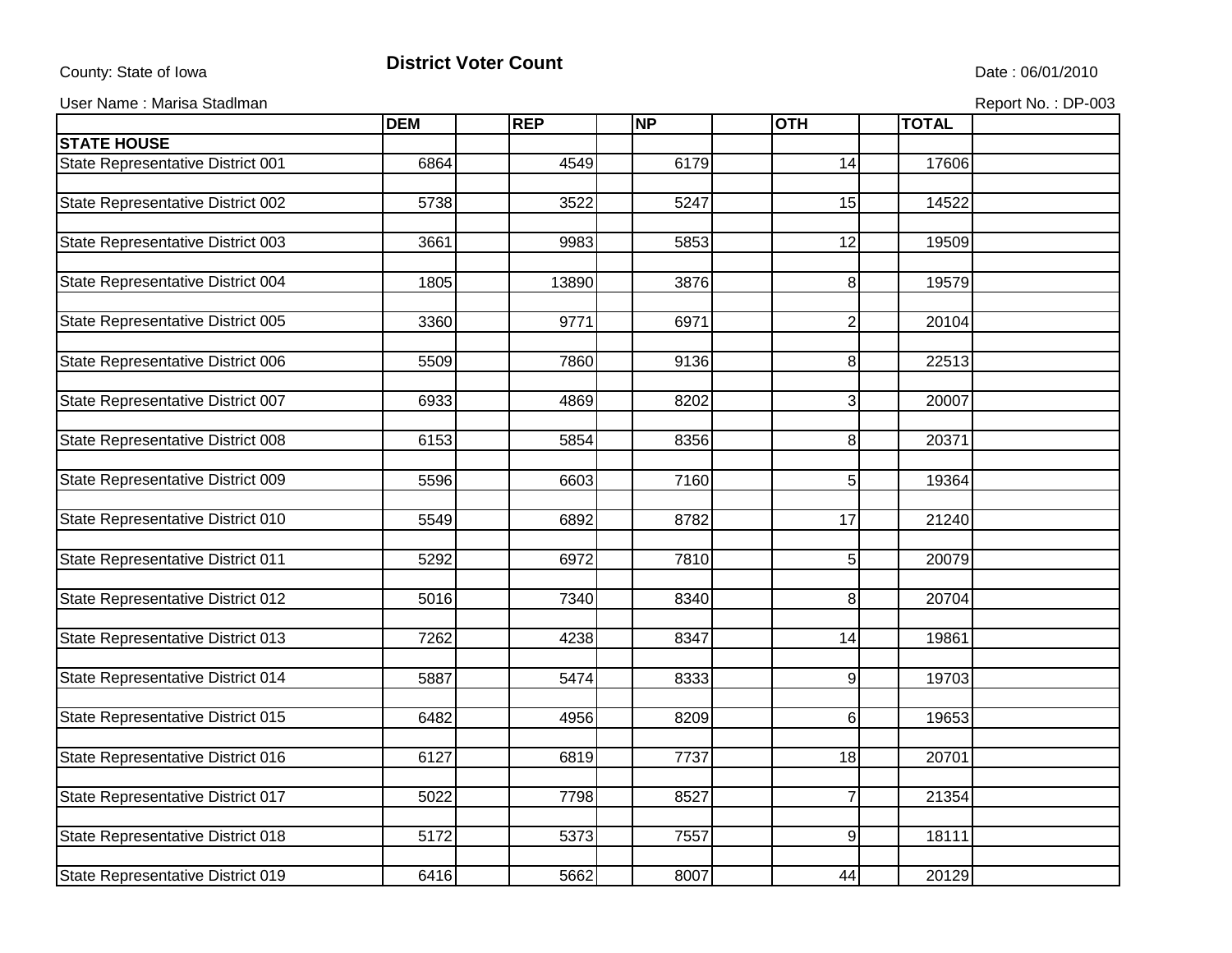|                                   | <b>DEM</b> | <b>REP</b> | <b>NP</b> | <b>OTH</b>     | <b>TOTAL</b> | Page 2 |
|-----------------------------------|------------|------------|-----------|----------------|--------------|--------|
| State Representative District 020 | 6964       | 6897       | 9021      | 22             | 22904        |        |
|                                   |            |            |           |                |              |        |
| State Representative District 021 | 7126       | 4198       | 7148      | 14             | 18486        |        |
|                                   |            |            |           |                |              |        |
| State Representative District 022 | 9352       | 2282       | 6655      | 9              | 18298        |        |
|                                   |            |            |           |                |              |        |
| State Representative District 023 | 6356       | 4412       | 8954      | 11             | 19733        |        |
|                                   |            |            |           |                |              |        |
| State Representative District 024 | 5571       | 5217       | 7783      | $\mathbf{3}$   | 18574        |        |
| State Representative District 025 | 9008       | 4203       | 8365      | 15             | 21591        |        |
|                                   |            |            |           |                |              |        |
| State Representative District 026 | 7402       | 3716       | 7917      | 5 <sup>1</sup> | 19040        |        |
|                                   |            |            |           |                |              |        |
| State Representative District 027 | 9226       | 3642       | 6721      | 10             | 19599        |        |
|                                   |            |            |           |                |              |        |
| State Representative District 028 | 8636       | 3981       | 6517      | 6              | 19140        |        |
|                                   |            |            |           |                |              |        |
| State Representative District 029 | 9391       | 6132       | 8779      | 23             | 24325        |        |
|                                   |            |            |           |                |              |        |
| State Representative District 030 | 12551      | 6052       | 10215     | 40             | 28858        |        |
|                                   |            |            |           |                |              |        |
| State Representative District 031 | 7163       | 5065       | 9073      | 9              | 21310        |        |
|                                   |            |            |           |                |              |        |
| State Representative District 032 | 6667       | 6345       | 8760      | 14             | 21786        |        |
|                                   |            |            |           |                |              |        |
| State Representative District 033 | 8997       | 3446       | 7972      | 36             | 20451        |        |
| State Representative District 034 | 8401       | 4356       | 7432      | 19             | 20208        |        |
|                                   |            |            |           |                |              |        |
| State Representative District 035 | 8043       | 7086       | 9514      | 16             | 24659        |        |
|                                   |            |            |           |                |              |        |
| State Representative District 036 | 8058       | 7646       | 10038     | 28             | 25770        |        |
|                                   |            |            |           |                |              |        |
| State Representative District 037 | 7641       | 6708       | 8238      | 23             | 22610        |        |
|                                   |            |            |           |                |              |        |
| State Representative District 038 | 8877       | 4731       | 6265      | 23             | 19896        |        |
|                                   |            |            |           |                |              |        |
| State Representative District 039 | 6121       | 5614       | 9210      | 12             | 20957        |        |
|                                   |            |            |           |                |              |        |
| State Representative District 040 | 5359       | 7349       | 7684      | 11             | 20403        |        |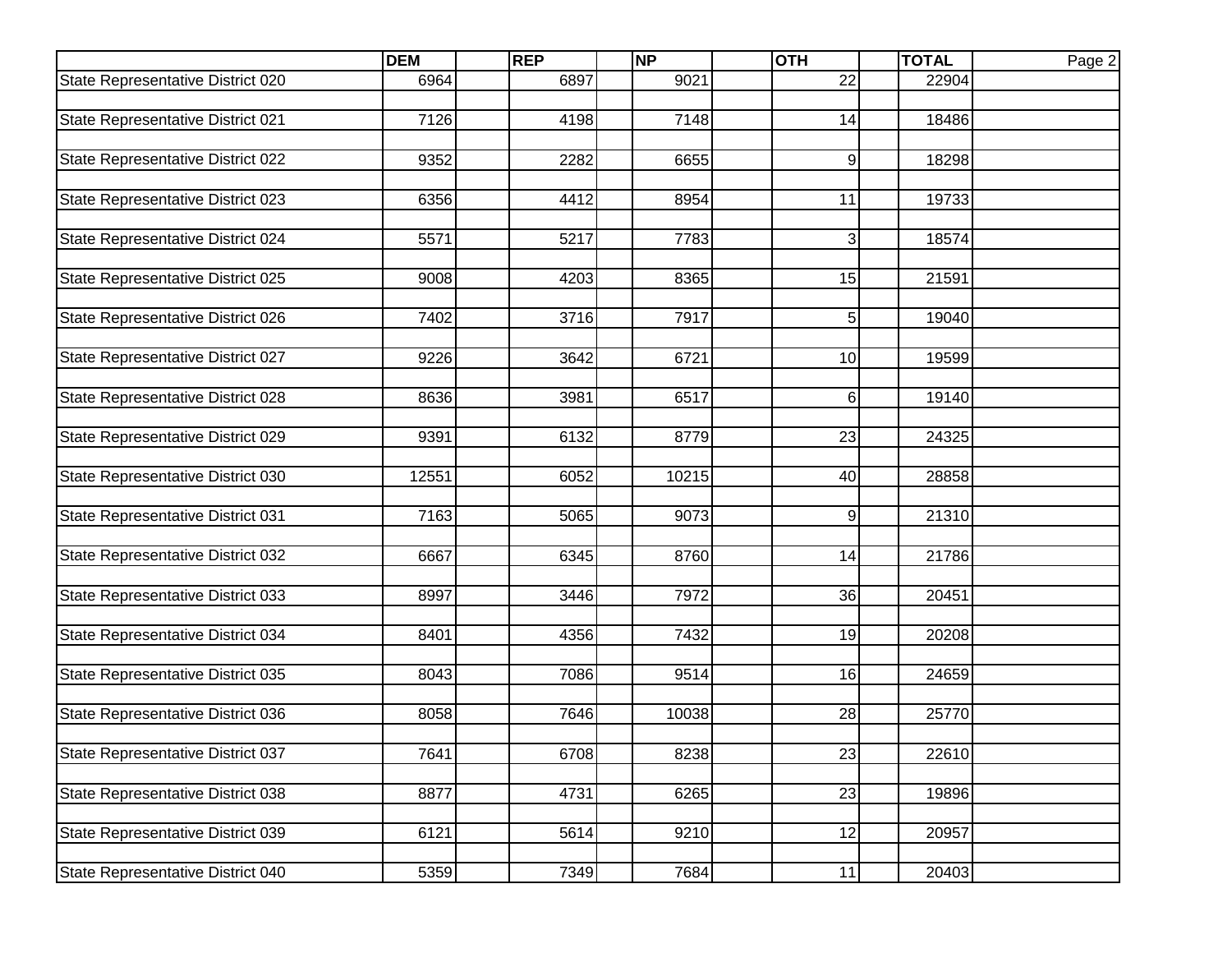|                                   | <b>DEM</b> | <b>REP</b> | <b>NP</b> | <b>OTH</b>     | <b>TOTAL</b> | Page 3 |
|-----------------------------------|------------|------------|-----------|----------------|--------------|--------|
| State Representative District 041 | 8421       | 5657       | 6652      | 11             | 20741        |        |
|                                   |            |            |           |                |              |        |
| State Representative District 042 | 9038       | 6842       | 7543      | 23             | 23446        |        |
|                                   |            |            |           |                |              |        |
| State Representative District 043 | 6474       | 5600       | 7425      | 7              | 19506        |        |
|                                   |            |            |           |                |              |        |
| State Representative District 044 | 5384       | 6708       | 7953      | 9              | 20054        |        |
|                                   |            |            |           |                |              |        |
| State Representative District 045 | 8235       | 5822       | 10872     | 131            | 25060        |        |
| State Representative District 046 | 8674       | 6218       | 8547      | 50             | 23489        |        |
|                                   |            |            |           |                |              |        |
| State Representative District 047 | 9087       | 12604      | 14800     | 23             | 36514        |        |
|                                   |            |            |           |                |              |        |
| State Representative District 048 | 6981       | 5008       | 8187      | 16             | 20192        |        |
|                                   |            |            |           |                |              |        |
| State Representative District 049 | 7860       | 4855       | 7057      | 16             | 19788        |        |
|                                   |            |            |           |                |              |        |
| State Representative District 050 | 5135       | 5902       | 7587      | 5 <sup>1</sup> | 18629        |        |
|                                   |            |            |           |                |              |        |
| State Representative District 051 | 6307       | 4916       | 8705      | 14             | 19942        |        |
|                                   |            |            |           |                |              |        |
| State Representative District 052 | 4676       | 6371       | 7789      | 3              | 18839        |        |
|                                   |            |            |           |                |              |        |
| State Representative District 053 | 4919       | 7926       | 7954      | 4              | 20803        |        |
|                                   |            |            |           |                |              |        |
| State Representative District 054 | 5859       | 6117       | 7041      | 14             | 19031        |        |
| State Representative District 055 | 5180       | 6310       | 6815      | 11             | 18316        |        |
|                                   |            |            |           |                |              |        |
| State Representative District 056 | 6117       | 6448       | 6431      | 10             | 19006        |        |
|                                   |            |            |           |                |              |        |
| State Representative District 057 | 4943       | 8860       | 7611      | 6              | 21420        |        |
|                                   |            |            |           |                |              |        |
| State Representative District 058 | 5493       | 7228       | 7566      | 6              | 20293        |        |
|                                   |            |            |           |                |              |        |
| State Representative District 059 | 7530       | 7233       | 5312      | 12             | 20087        |        |
|                                   |            |            |           |                |              |        |
| State Representative District 060 | 7032       | 7137       | 6231      | 22             | 20422        |        |
|                                   |            |            |           |                |              |        |
| State Representative District 061 | 10498      | 4694       | 4585      | 28             | 19805        |        |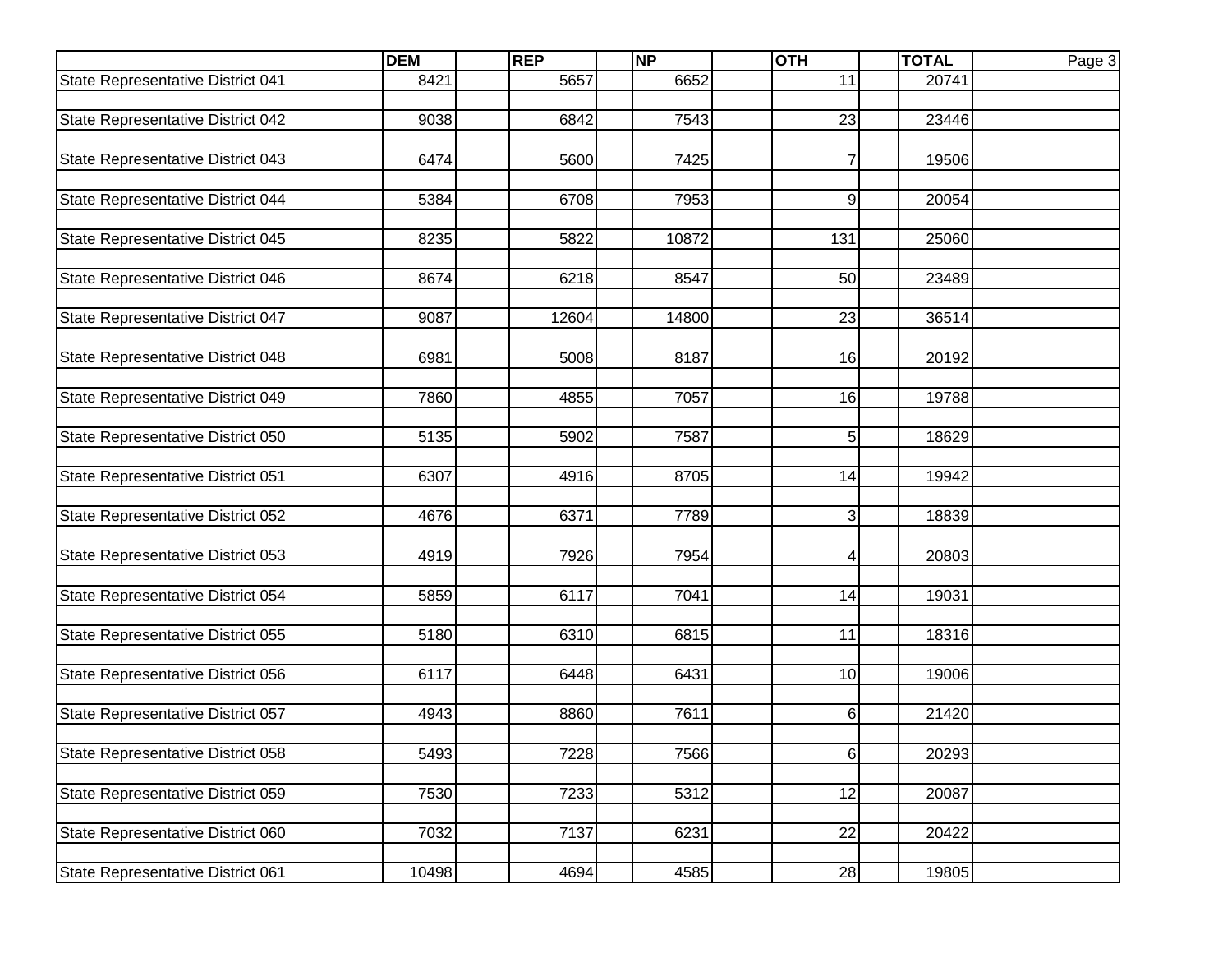|                                   | <b>DEM</b> | <b>REP</b> | <b>NP</b> | <b>OTH</b>     | <b>TOTAL</b> | Page 4 |
|-----------------------------------|------------|------------|-----------|----------------|--------------|--------|
| State Representative District 062 | 8348       | 3034       | 4860      | 20             | 16262        |        |
|                                   |            |            |           |                |              |        |
| State Representative District 063 | 7897       | 8429       | 6588      | 22             | 22936        |        |
|                                   |            |            |           |                |              |        |
| State Representative District 064 | 8943       | 4629       | 5301      | 27             | 18900        |        |
|                                   |            |            |           |                |              |        |
| State Representative District 065 | 8019       | 2684       | 4632      | 30             | 15365        |        |
|                                   |            |            |           |                |              |        |
| State Representative District 066 | 8635       | 1987       | 3896      | 34             | 14552        |        |
| State Representative District 067 | 9433       | 4541       | 6085      | 18             | 20077        |        |
|                                   |            |            |           |                |              |        |
| State Representative District 068 | 8944       | 3535       | 5099      | 17             | 17595        |        |
|                                   |            |            |           |                |              |        |
| State Representative District 069 | 9476       | 11701      | 9933      | 26             | 31136        |        |
|                                   |            |            |           |                |              |        |
| State Representative District 070 | 8621       | 10017      | 8901      | 39             | 27578        |        |
|                                   |            |            |           |                |              |        |
| State Representative District 071 | 6319       | 8339       | 8191      | 5 <sup>1</sup> | 22854        |        |
|                                   |            |            |           |                |              |        |
| State Representative District 072 | 6167       | 6541       | 7124      | $\overline{7}$ | 19839        |        |
|                                   |            |            |           |                |              |        |
| State Representative District 073 | 7515       | 7314       | 8604      | 8              | 23441        |        |
|                                   |            |            |           |                |              |        |
| State Representative District 074 | 8101       | 7029       | 8236      | 22             | 23388        |        |
|                                   |            |            |           |                |              |        |
| State Representative District 075 | 6987       | 6420       | 7854      | 19             | 21280        |        |
| State Representative District 076 | 6417       | 6038       | 8414      | $\overline{7}$ | 20876        |        |
|                                   |            |            |           |                |              |        |
| State Representative District 077 | 12024      | 4540       | 10873     | 106            | 27543        |        |
|                                   |            |            |           |                |              |        |
| State Representative District 078 | 14024      | 4177       | 8426      | 55             | 26682        |        |
|                                   |            |            |           |                |              |        |
| State Representative District 079 | 6196       | 5368       | 8772      | 5              | 20341        |        |
|                                   |            |            |           |                |              |        |
| State Representative District 080 | 6298       | 6246       | 7838      | 3              | 20385        |        |
|                                   |            |            |           |                |              |        |
| State Representative District 081 | 7699       | 6059       | 8915      | 12             | 22685        |        |
|                                   |            |            |           |                |              |        |
| State Representative District 082 | 6263       | 8024       | 9798      | 11             | 24096        |        |